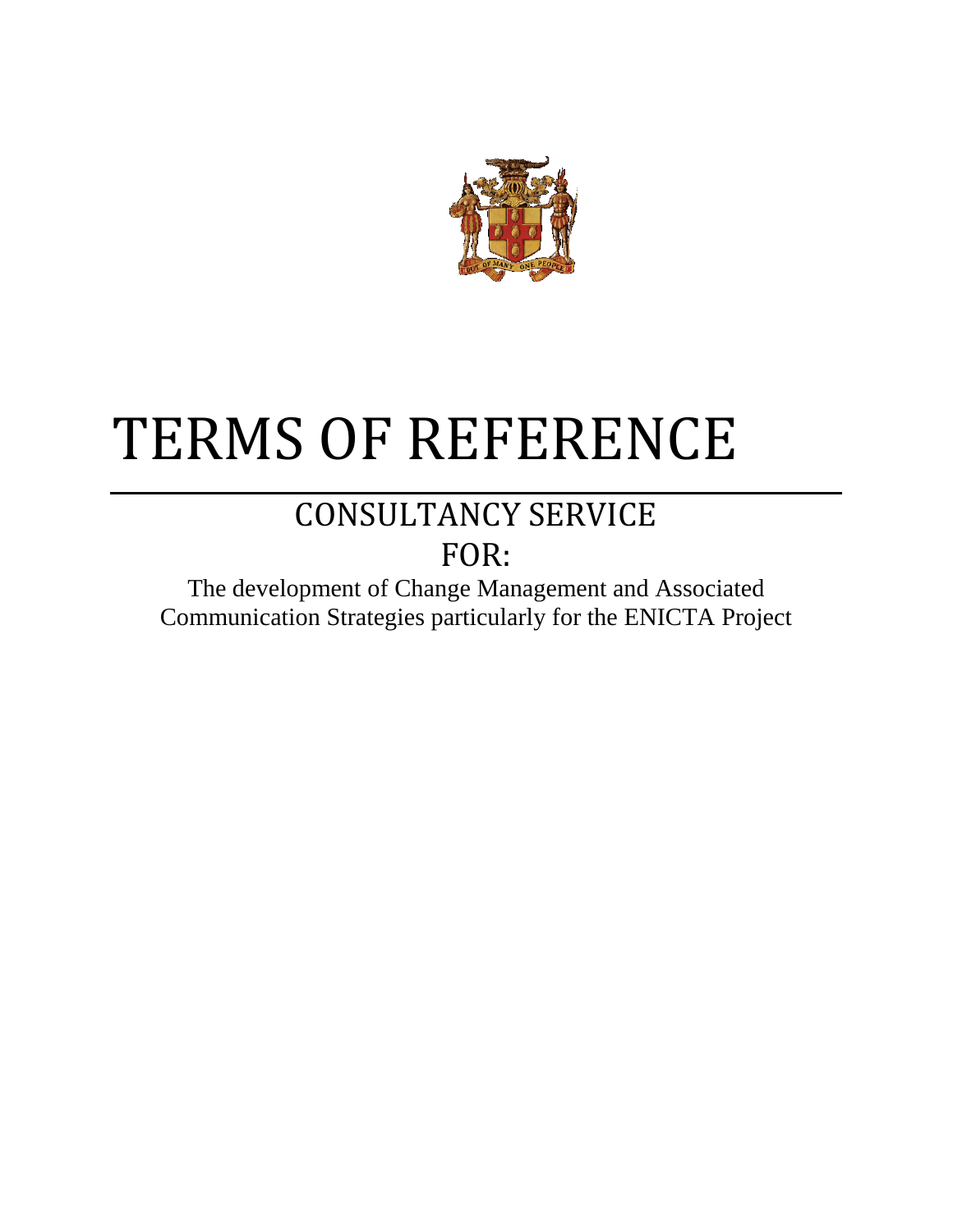#### **Terms of Reference**

#### **To Assist ICT Jamaica with**

### **the development of Change Management and Associated Communication Strategies particularly for the ENICTA Project**

#### **1. SERVICES REQUIRED**

The Office of the Chief Information Officer (CIO) of the Government of Jamaica seeks proposals from qualified firms ('the Consultant") to provide change management and communication expertise to assist Information Communication Technology (ICT) Jamaica with particular emphasis on the project to establish the New ICT Authority (ENICTA).

#### **2. BACKGROUND**

The Government of Jamaica (GoJ) is experiencing significant internal and external pressures on its business practices which need to be effectively supported by ICT. Internal pressures are managerial, operational and resource based (especially funding). The GoJ executive and management are making efforts to change how the GoJ does business to achieve greater operational efficiencies. Simultaneously, the GoJ wants to improve service and performance levels with existing or fewer human resources within the existing budgetary and fiscal constraints. These efforts are being made within an environment of decentralized resources. The culture of the government of Jamaica is highly predicated on the notion of separating the policy function in ministries from the operational function in the agencies and departments. *Support services functions* and particularly information and communication technologies (ICT) play very poorly in an environment of decentralization such as the case in the government of Jamaica.

Progress within the government of Jamaica towards its stated goals has been steady. Continued progress, however, is increasingly dependent on the timely availability of information and communication technologies. An overall ICT Transformation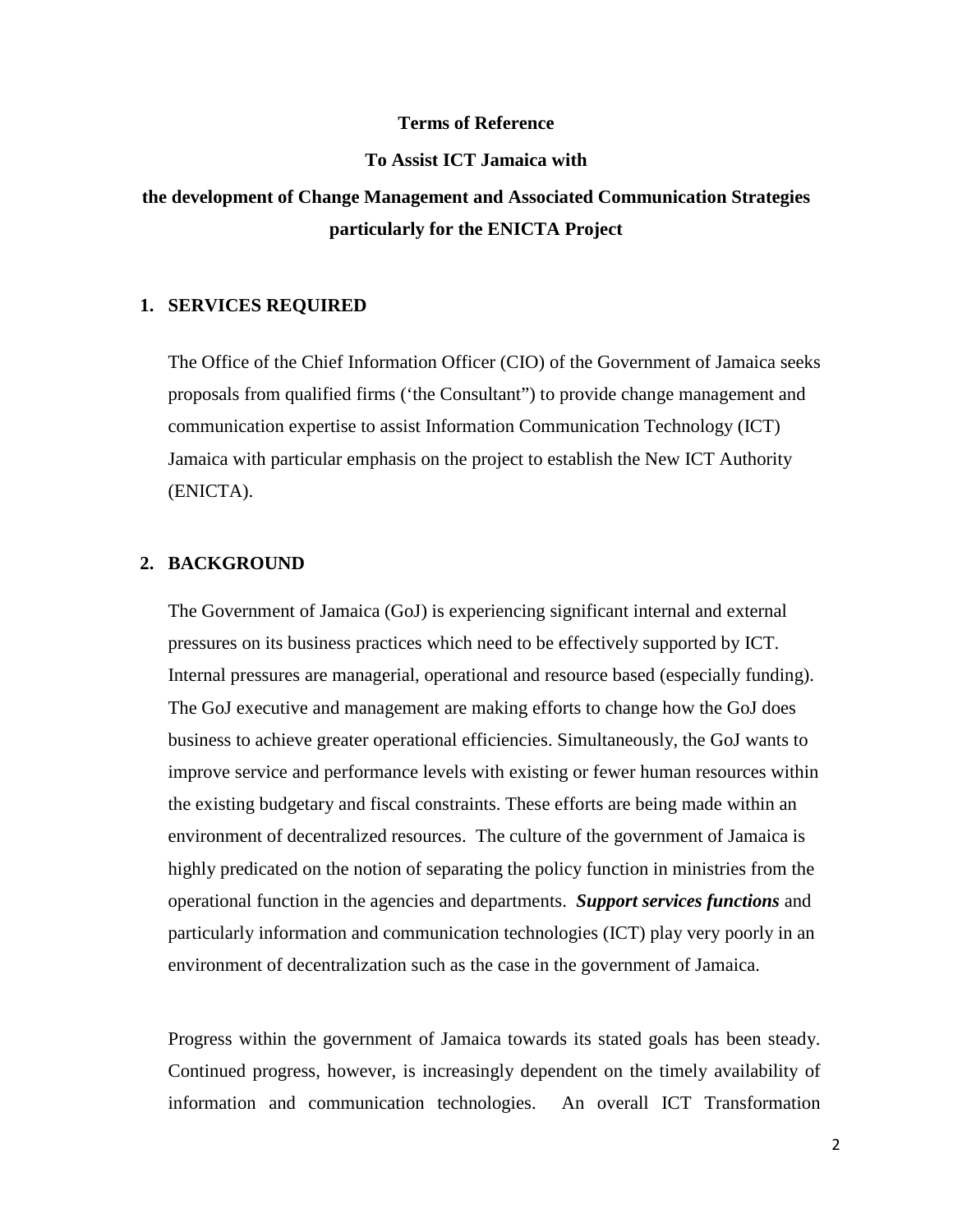Process, closely aligned with the government business strategies and objectives is fundamental. It can significantly improve the likelihood that the required enabling ICT infrastructure, skills and systems are in place and operational as required. The ICT Transformation process entails taking the ICT from its existing "As Is" reality to the desired "To Be" state in an approximately 5-year time frame.

*The Blueprint report which provides a road map and action plan for the ICT transformation process has been approved by Cabinet Decision 28/16. It will guide the transformation of the Government of Jamaica ICT for the third decade of the 21st Century.* 

The GoJ is embarking on an Information and Communications Technology (ICT) transformation process in an effort to improve services to citizens and businesses in Jamaica. It is recognised that currently there is no one organization that has full responsibility for ICT and related services, which results in a number challenges including:

- A. Lack of a comprehensive and cohesive approach to solution acquisition, using economies of scale, which often result in the duplication of ICT solutions;
- B. Fragmented, costly, and inefficient manner in which ICT solutions are implemented;
- C. Non-integrated or inadequate solutions being implemented by MDAs; and
- D. Slow response times and inefficiency within GOJ ICT.

Due to foregoing challenges the Cabinet approved the implementation of an ICT Governance Framework model involving, *inter alia*, the:

- A. Repositioning of Fiscal Services Limited, as eGov Jamaica Limited with primary responsibility for the implementation of GOJ wide ICT projects; and
- B. Contracting of a Chief Information Officer to provide overarching technology vision and leadership.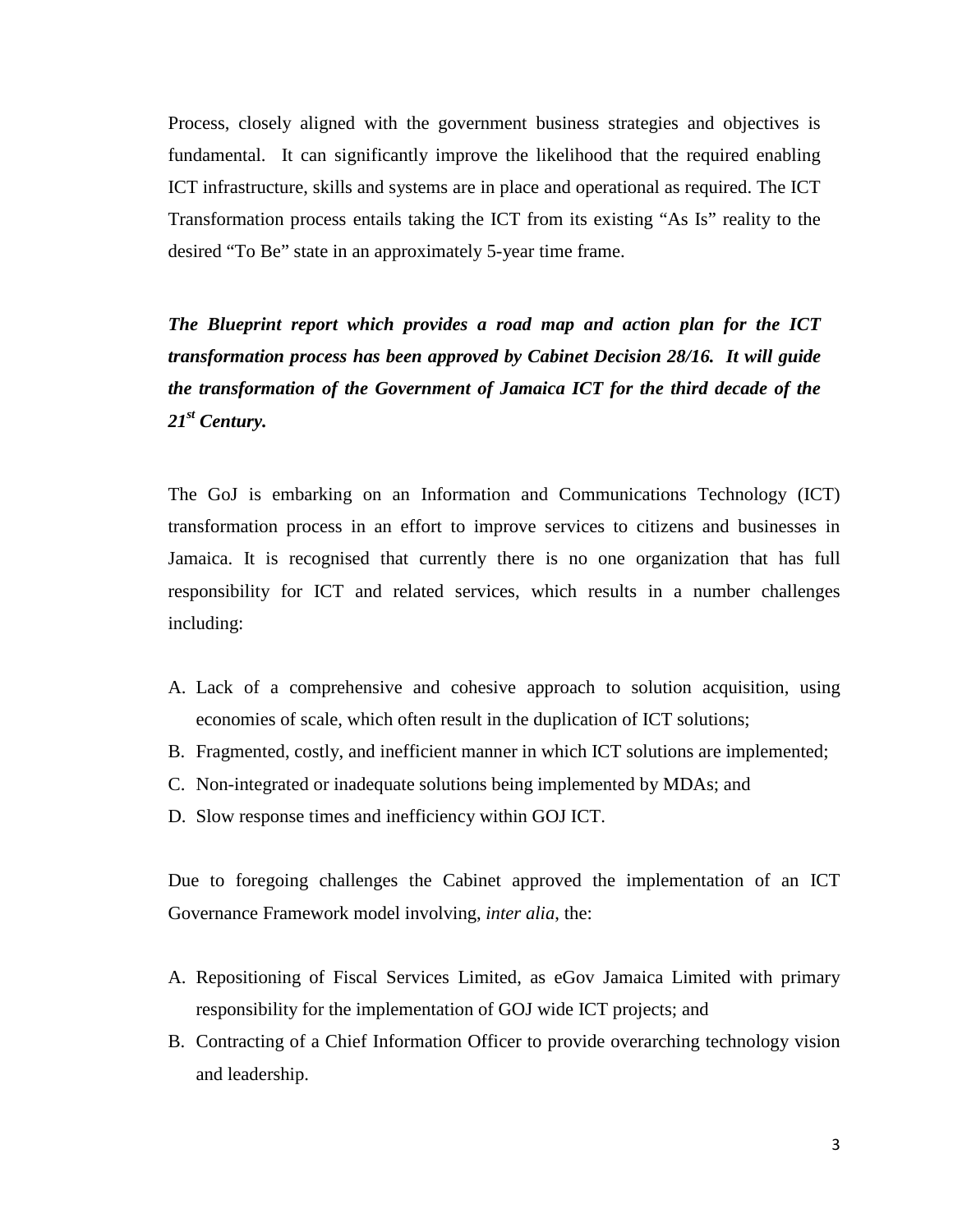The Office of the CIO, which was established in April 2015, is tasked with providing:

- A. Technology vision and leadership in the development and implementation of the GOJ ICT strategies, policies, initiatives, projects and programmes; and
- B. Definition and oversight of Information Management practices, uses and outcomes for the management of GOJ's ICT infrastructure, systems, platforms and service delivery.

With a mandate to provide ICT services to the entire public sector of the GOJ, eGov Ja was restructured to support critical business processes of government entities and to enhance the revenue collection capabilities of the GoJ. The range and scope of the services provided by eGov Ja have changed dramatically and the organization is now required to service a larger client base, however there has not been a commensurate increase in human and physical resources. Cabinet Decision 28/16 establishes a Road Map and an Action Plan for transformation of the entire ICT services for the GoJ. It places a front row centre position for eGov Ja to play in this transformation. This decision supports the creation of a new ICT Authority to bring the entire ICT function into one roof in stages/phases of which the first phase will involve the consolidation of eGov Ja and the Office of the CIO ("OCIO") into the new ICT Authority.

The new ICT Authority that will be created will be an authority under the mandate of the MSET. The consolidation of the OCIO and eGov Ja into the new organization, will provide a single authoritative voice and will provide the framework to expand the range of ICT services required by the GoJ (data centre hosting, server support, private government clouds, databases etc.). This new organization will not only "keep the lights on," but provide better service and allow for more innovation. The ICT Authority will be headed by the CIO of the GoJ.

The new ICT Authority will be required to, *inter alia*:

A. Provide highly skilled and motivated information technology professionals that share a commitment to excellence and quality customer service;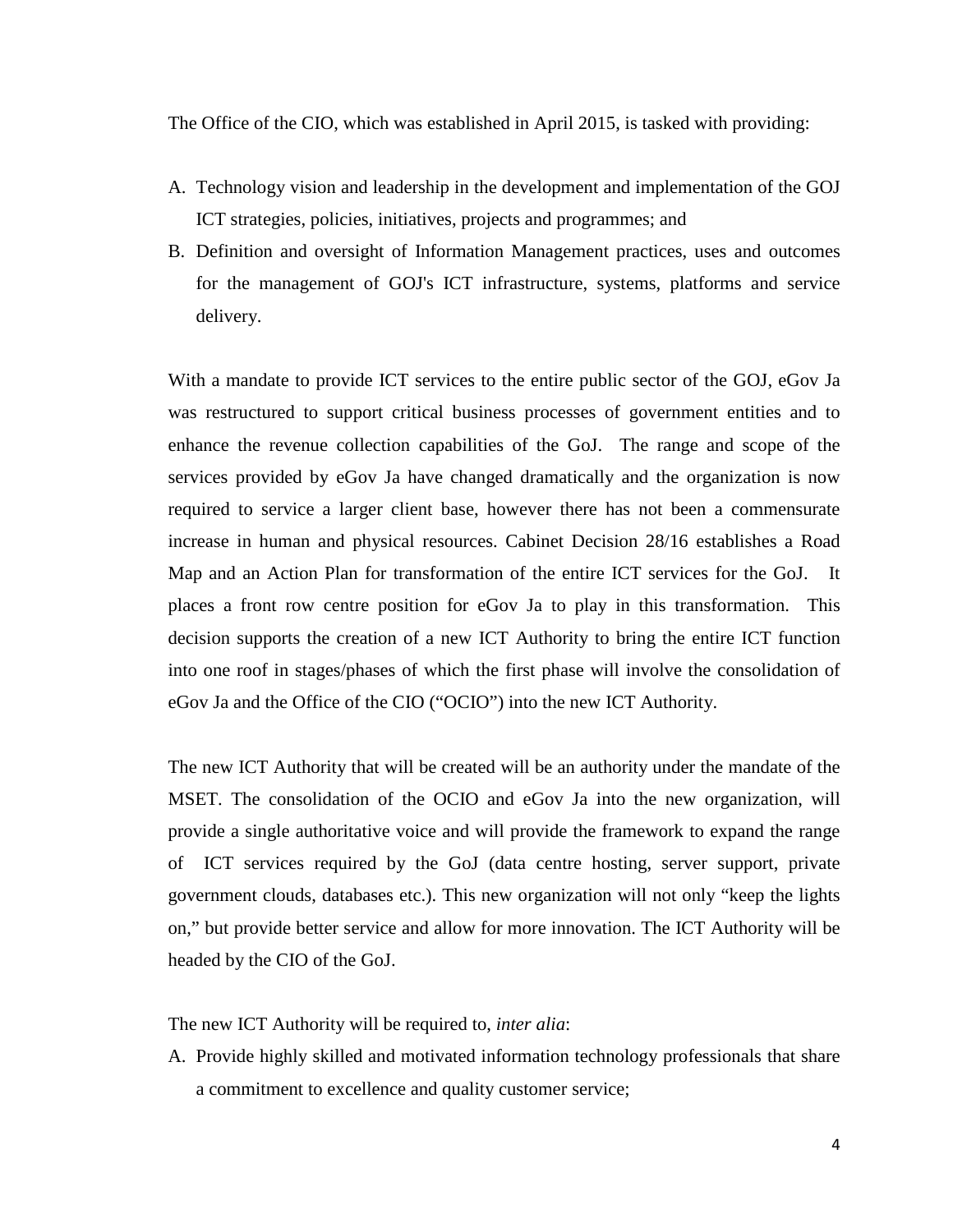- B. Maintain a clear understanding of the Ministries, Departments and Agencies (MDAs) business services and needs;
- C. Assist in developing technical solutions that meet business needs;
- D. Ensure that the capacity required for supporting current and future enterprise needs is available;
- E. Provide innovative solutions and process improvements using proven state-of-the-art technologies;
- F. Deploy technology that protects individual privacy and provides adequate security to protect individual information as required by law; and
- G. Identify and address emerging needs for mission critical solutions.

To this end, the GoJ has contracted PricewaterhouseCoopers Tax and Advisory Services Limited ("PwC") to assist in repositioning of eGov Ja and the OCIO into the new ICT Authority with responsibility for the delivery of ICT services to GoJ. The project is being executed by PwC Jamaica and is being supported by PwC USA and PwC India.

Project management is provided by PwC Jamaica with counterpart support from the GoJ through a Project Implementation Unit headed by a Project Manager. Project oversight is provided by a GoJ's Project Steering Committee, which comprises key GoJ stakeholders.

#### **3. OBJECTIVES**

The essential objectives of this consulting assignment are:

- a) To develop a **detailed plan for managing the effects of organizational changes** necessary for a transformed ICT that will provide the kind of efficiencies and services that are required and needed by the citizens of Jamaica, and to work with change leaders to effectively include their input into the Change Management Plan
- b) To develop and implement jointly with other consultants (Price Waterhouse Cooper, PwC in particular) **an extensive communication framework to deal with** the critical and likely controversial transformation elements affecting the new ICT Authority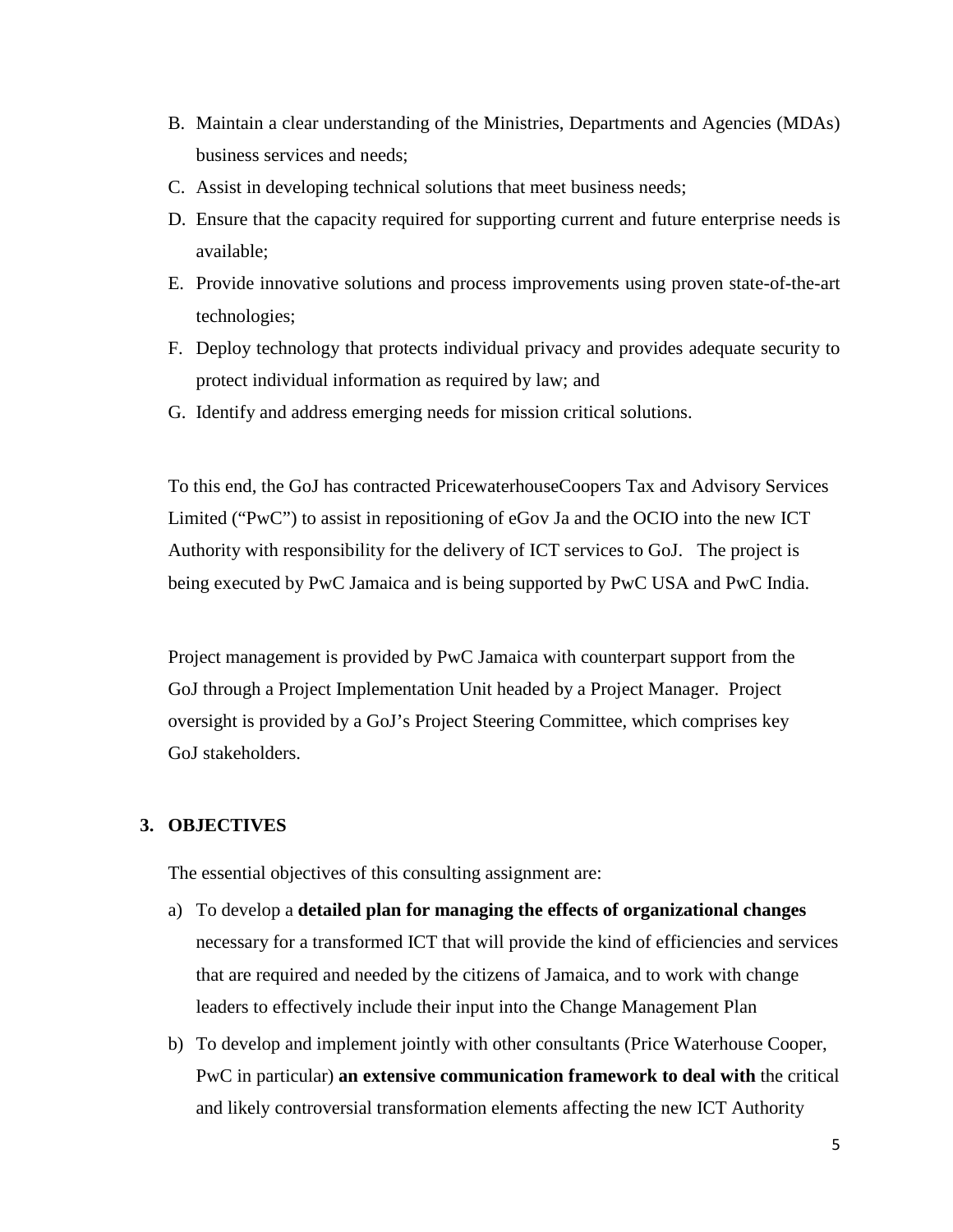structure such as the ICT staff resource allocation and the reporting relationships through a judicious use of tried and proven techniques to minimize the negative perceptions that may materialize when the "To Be" picture is being put in place for implementation.

#### **4. SCOPE OF WORK**

The *scope* of work for this assignment involves the following components:

- a) The Consultant will provide definitive **road map for the change management** process with applicable gateways and timelines commensurate with the anticipated impacts of proposed organizational changes.
- b) The Consultant will review all previous documentation on the status and perception of ICT and develop a critical assessment of the "As Is" working environment of ICT in the GOJ.
- c) The Consultant will identify through a gap analysis the communication needs stemming from the above steps and recommend a framework for communicating the mitigating measures throughout the various levels of the GOJ organization
- d) The Consultant will make use of the **Blueprint report** as a guide for developing both the change management plan as well as the associated communication processes. The Consultant must also review previous work on the ICT Transformation Process inclusive of the Inception Report, the SWOT Analysis and the Expectation Analysis produced in the Transformation Process to develop a concise documentation of weaknesses and threats that are facing the ICT environment in Jamaica.
- e) The Consultant will highlight the opportunities for improvement of ICT Processes and Practices building on the strength of the ENICTA Project Team, the ENICTA Steering Committee and the executive support of the ICT Council and the PS Board as well as the political body.
- f) The consultant in concert with the Office of the CIO will develop and implement **a communication framework to deal with** the critical and likely controversial transformation elements affecting the new ICT Authority structure such as the ICT staff resource allocation and the reporting relationships through a judicious use of tried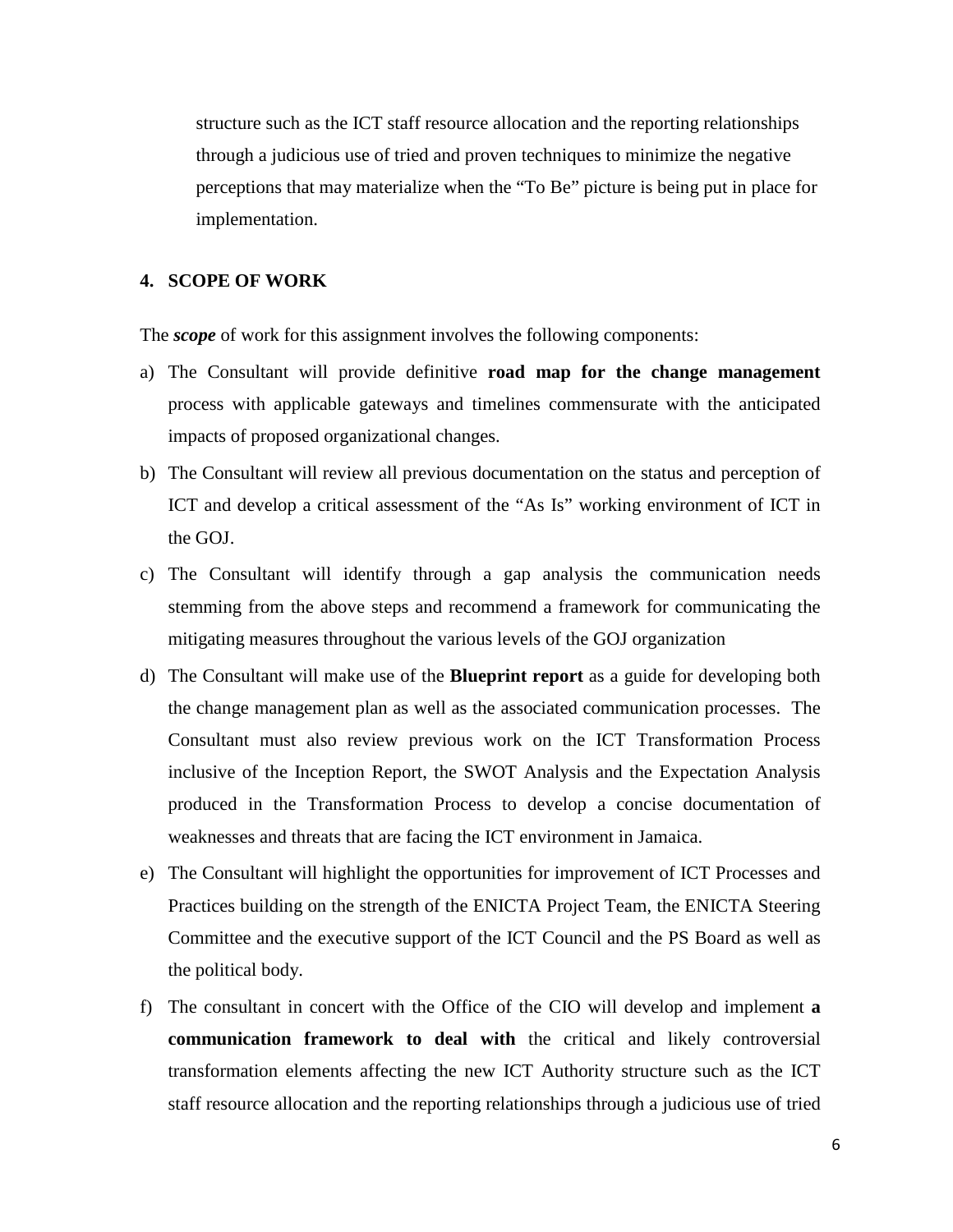and proven techniques to minimize the negative perceptions that may materialize when the "To Be" picture (ICT Authority) is being implemented.

- g) The Consultant will focus on the "silent majority" of stakeholders but also develop coaching and counselling approaches to deal with the "nay" components and establish proper gateways to deal with those staff that may not accept the Cabinet approved strategic direction. Obviously, the Consultant will leverage the support of those champions for change who are keen on the transformation and change as effectively as possible.
- h) A draft Final Report is expected that will highlight a before and after analysis and that will document lessons learned that can be used in the continuing change management process.
- i) The Consultant is expected to provide regular interim progress reports as directed by the CIO of Jamaica.
- j) The Office of the CIO and the ENICTA Steering Committee will provide guidance to the Consultant throughout the change management and communication process as well as provide direction for the documentation in the final report.
- k) Upon the establishment of the ICT Authority, the Consultant must ensure that a targeted marketing campaign is implemented to raise public awareness and build understanding of the new ICT Authority.
- l) The Consultant is required to execute and monitor the communication needs of ENICTA. The following provides a preliminary list of communication tools and strategies to market the establishment of the programme. This list is by no means exhaustive and may be further developed during execution.
	- o Production and placement of Television Advertisements (3) 30-seconds
		- What is ICT and how will it work?
		- Dispelling myths and alleviating fears
		- Other topics to be decided
	- o Production of informational videos (longer versions of television advertisements)
	- o Production and placement of radio advertisements (2) 30- seconds
	- o Production and placement of ICT Authority Jingle 30- seconds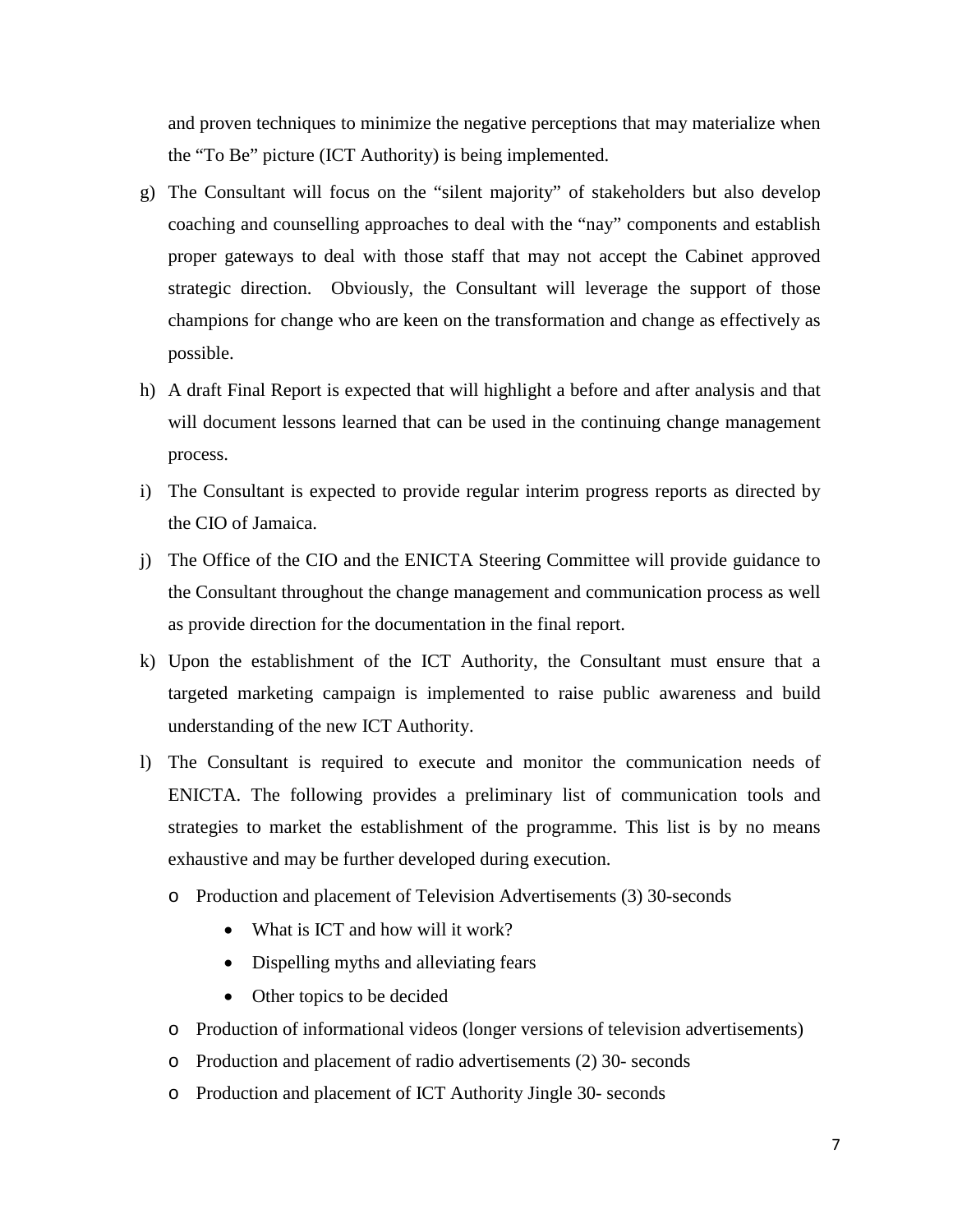- o Develop and execute social media campaign
- o Production of brochures, posters and other printed materials
- o Write and distribute newsletters, feature articles
- o Design and place newspapers ads, advertorials
- o Organize media events, interviews, outside broadcasts, briefings, Think Tanks as is necessary
- o Develop and procure posters, brochures, factsheets and other printed materials as required
- o Develop and procure branding items such as banners and promotional items
- o Plan and coordinate events to engage public on the ICT Authority
- o Design and place advertising tools such as billboards
- o Photography and videography of activities and events
- o Design and creation of a website
- o Produce monitoring reports with analytics to track programme effectiveness

#### **5. METHODOLOGY**

The Consulting firm, through key personnel, is expected to use accepted and proven change management and communication methodologies for carrying out the assignment. The firm should prepare a detailed methodology and work plan indicating how the objectives of the assignment will be achieved. The Consultant firm is expected to work closely with PwC and synchronize activities to complement each other.

The Consultant's **road map for the change management** will be translated into a work plan aided by Microsoft Projects showing the allocation of time to each of the key components of the project and detailed scheduling to support the methodology outlined.

The consultant will develop, and supply deliverables as specified in this TOR. The consultant, reporting to the CIO will be expected to relate to all levels within the GOJ.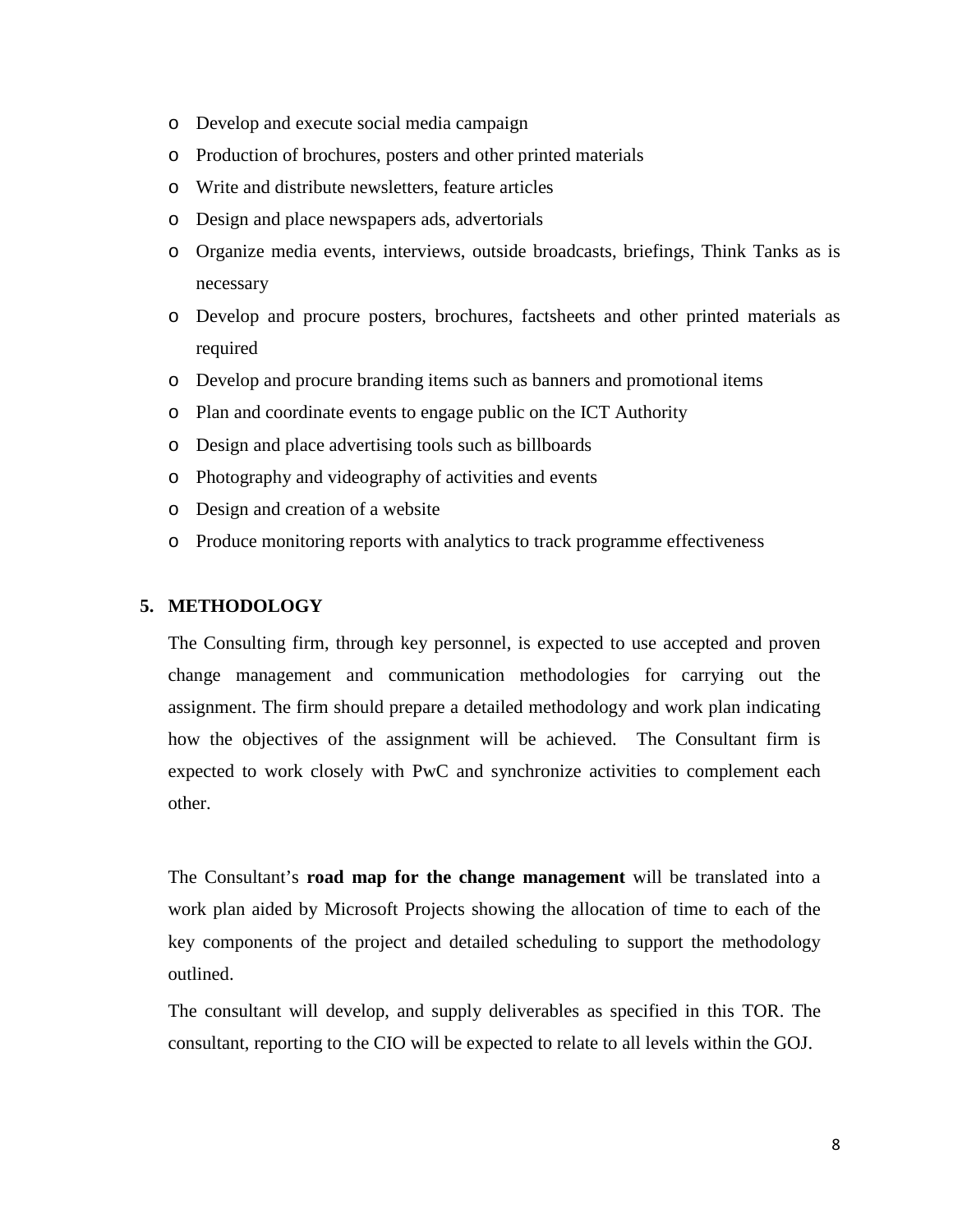The CIO will coordinate the review and approval of the documents prepared by the consultant.

#### **6. DELIVERABLES**

The deliverables under this project are as specified in the table below. All documents submitted must be in conformance to the following minimum standards:

- 1. Follow the draft outline that is to be submitted to, and approved by the Project Team prior to the deliverable being formally submitted;
- 2. Use language appropriate for a non-technical audience;
- 3. Be comprehensive, properly formatted and well presented;
- 4. Provide justifications for all assumptions;
- 5. Be presented live to the ENICTA Steering Committee to allow for feedback and comments;
- 6. Final version of deliverable to incorporate Project Team feedback and be submitted in electronic editable format and two hard copies.

The table below outline the expected deliverables for each specialist area. The consulting firm may provide a master plan outlining how the overall project will be executed, or provide individual plans for each component.

| <b>Key Deliverables</b>    | <b>Performance Standard</b>                                                          |
|----------------------------|--------------------------------------------------------------------------------------|
| 1. Work plan               | Work plan submitted in agreed format                                                 |
| <b>Gap Analysis Report</b> | Gap Analysis Report completed in agreed format<br>and timeline.                      |
|                            | 3. Road map for Change Management and   The Road Map would be in a flow chart format |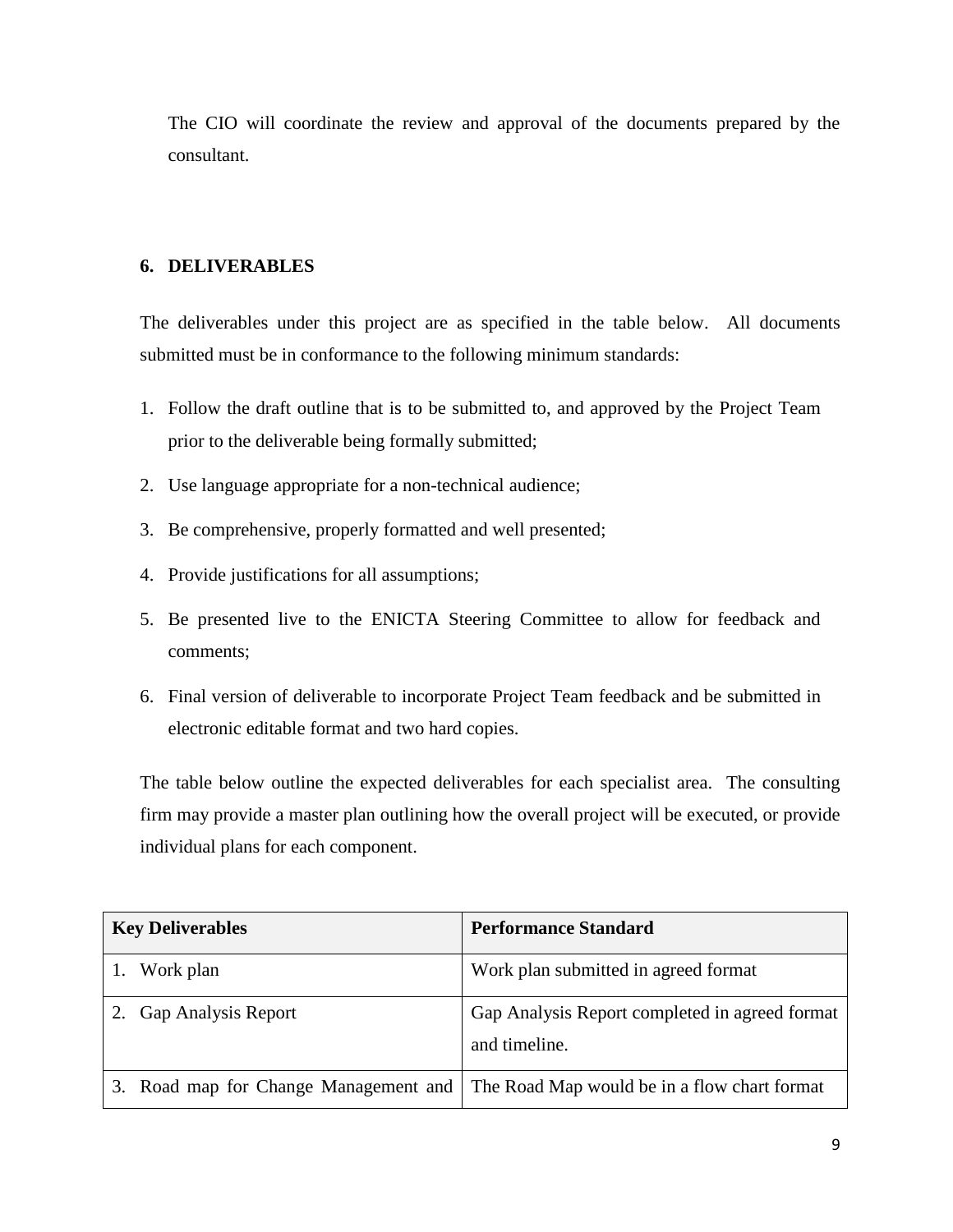| <b>Key Deliverables</b>                 | <b>Performance Standard</b>                                                                        |
|-----------------------------------------|----------------------------------------------------------------------------------------------------|
| Communication                           | then translated into a Project Plan submitted in<br>software application compatible with Microsoft |
|                                         |                                                                                                    |
|                                         | Projects within agreed timeframe.                                                                  |
| <b>Bi-Monthly Interim Reports</b><br>4. | Progress reports submitted in agreed format to                                                     |
|                                         | the Office of the CIO.                                                                             |
| 5. Change Management Final Report       | Change Management Report completed as per                                                          |
|                                         | established format and timeframe.                                                                  |

#### *6.1 "Sign-off" Procedure*

The Project team for the ICT transformation programme and ENICTA will work with the Consultant to ensure the deliverables align with the objective of this assignment. It is also expected that the Consultant will present the deliverable to the Office of the CIO and the ENICTA Steering Committee.

#### *6.2 Variations*

All proposed changes to the work plan and deliverables must be discussed with the CIO, and where necessary will be submitted for approval to the ENICTA Steering Committee.

#### *6.3 Schedule of Payment*

Payments for the services will be specified in the Contract.

#### *6.4 Project Management and Accountability*

The Consultant will be accountable to the CIO. The ENICTA Steering Committee will have responsibility for the review and sign off key deliverables as listed in section 6. In addition to the execution of work outlined under section 4, the Consultant will also be required to submit reports on implementation progress. The Consultant's Interim Progress Reports will contain, inter alia, the following: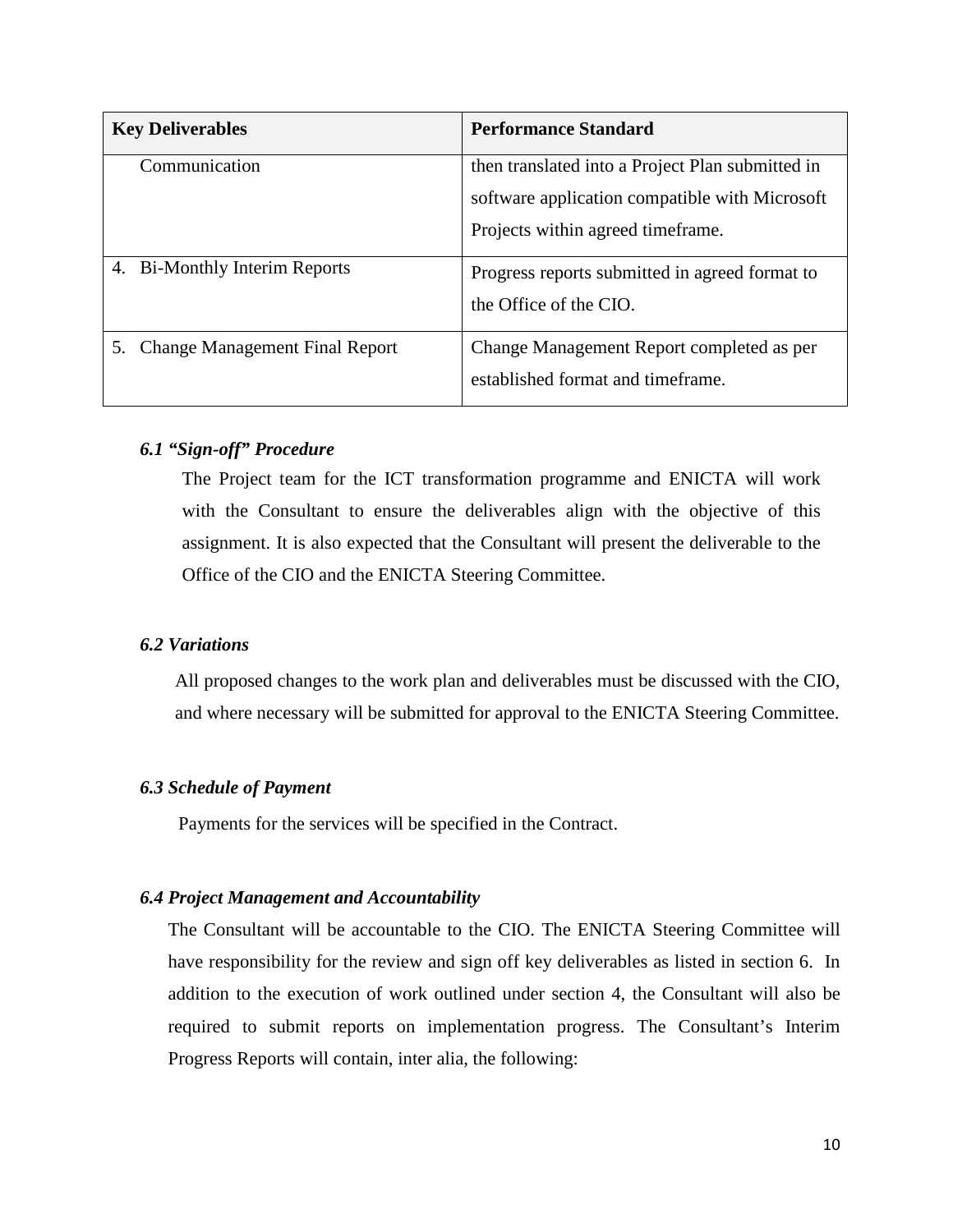- a) Overall progress made in the assignment with reference to the TOR, with special reference to progress made in the time period
- b) Difficulties, if any, encountered in carrying out the assignment and proposed solutions
- c) New areas and issues encountered and the proposed approach to dealing with them
- d) An update of the Work Plan and proposed changes, if any
- e) Proposed activities for the following bi- monthly time period
- f) All advice given within the period

#### **7. QUALIFICATION AND TECHNICAL EXPERTISE REQUIRED**

#### *7.1 The Consulting Firm*

The consulting firm will be expected to demonstrate the following competencies:

- a) At least 8 years of experience working with large organizations to deliver on similar scope.
- b) Should be able to provide evidence of the validity of experience and qualification, including work done for an IT organization.
- c) At least three years' experience working on IT Projects or in an IT Organization.

#### *7.2 Key Skills/ Qualifications*

Of key interest to the GOJ are the key personnel(s) assigned by the Consulting firm to the Project. Specific attention will be paid to the depth of expertise of these individual(s) and their presence and communication capabilities. The consultant will have the demonstrated capability directing Change Management and Communication projects successfully, as well as developing strategic initiatives for stakeholder engagement. The consultant is expected to have a comprehensive awareness of the nature of the issues regarding public sector management in general, and transformation to a new ICT Authority specifically.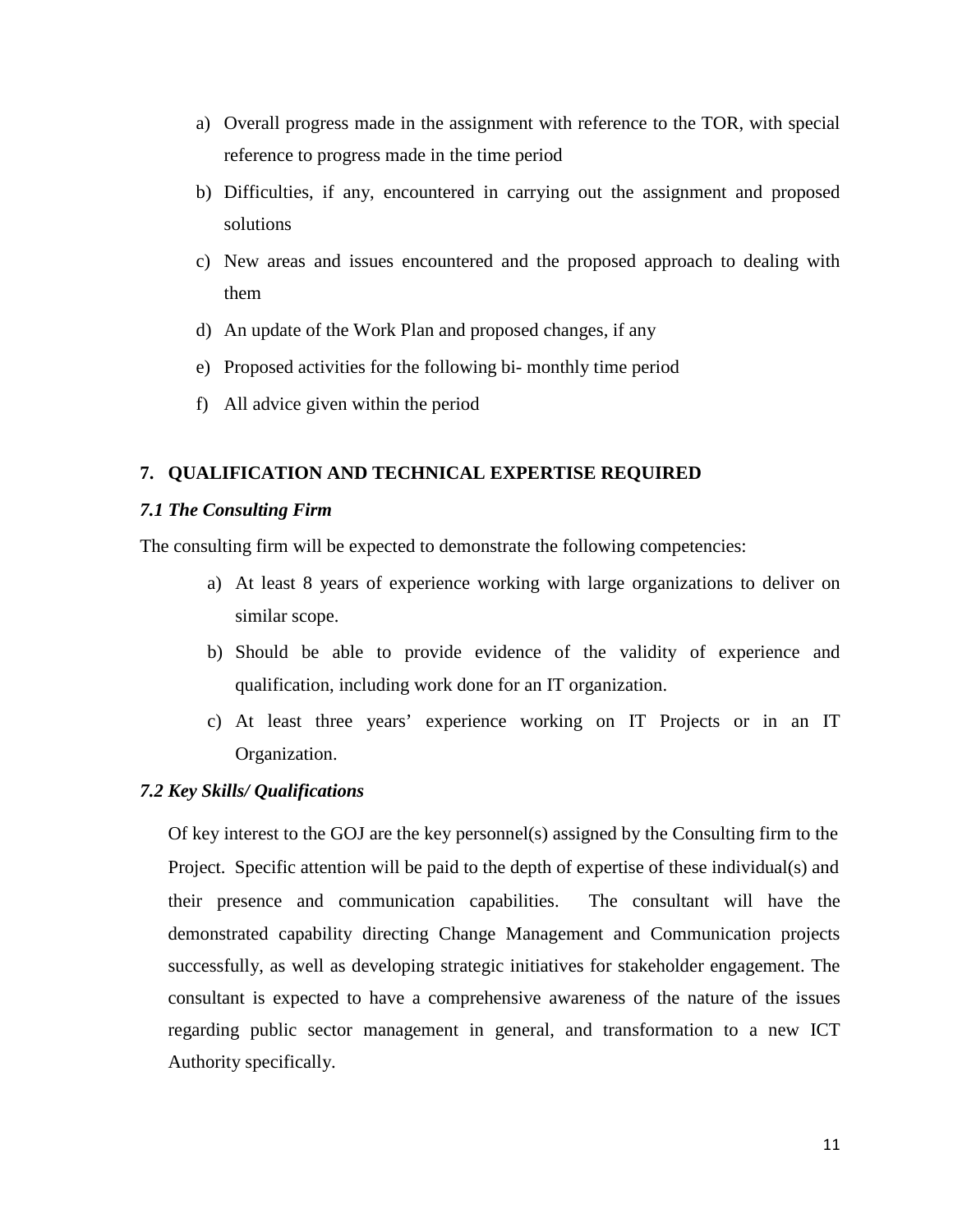#### *Skills*

The consulting firm will be expected to demonstrate that the key personnel(s) have the following skills:

- a) Ability to build strong relationships relevant to the development of the organization's profile and business
- b) Ability to evaluate and drive change across the business to translate business requirements into actionable plans and strategies
- c) Advanced level stakeholder, negotiation and conflict management skills
- d) Ability to work effectively in a complex environment involving rapidly changing priorities
- e) Ability to evaluate and drive change across the business to translate business requirements into actionable plans and strategies and, in turn to actual implementation
- f) Clear history of relationship building skills with clients
- g) Knowledge of change management, communication channel including social media, project management, control and reporting;
- h) Planning and organizational skills and analytical/logical capabilities
- i) The key person (project manager) from the Consulting firm must have excellent Strong interpersonal skills, maturity and good judgment and effective capacity to communicate with a diverse range of individuals and organizations.
- j) Ability to translate theory, and to tailor implements and embed best practices.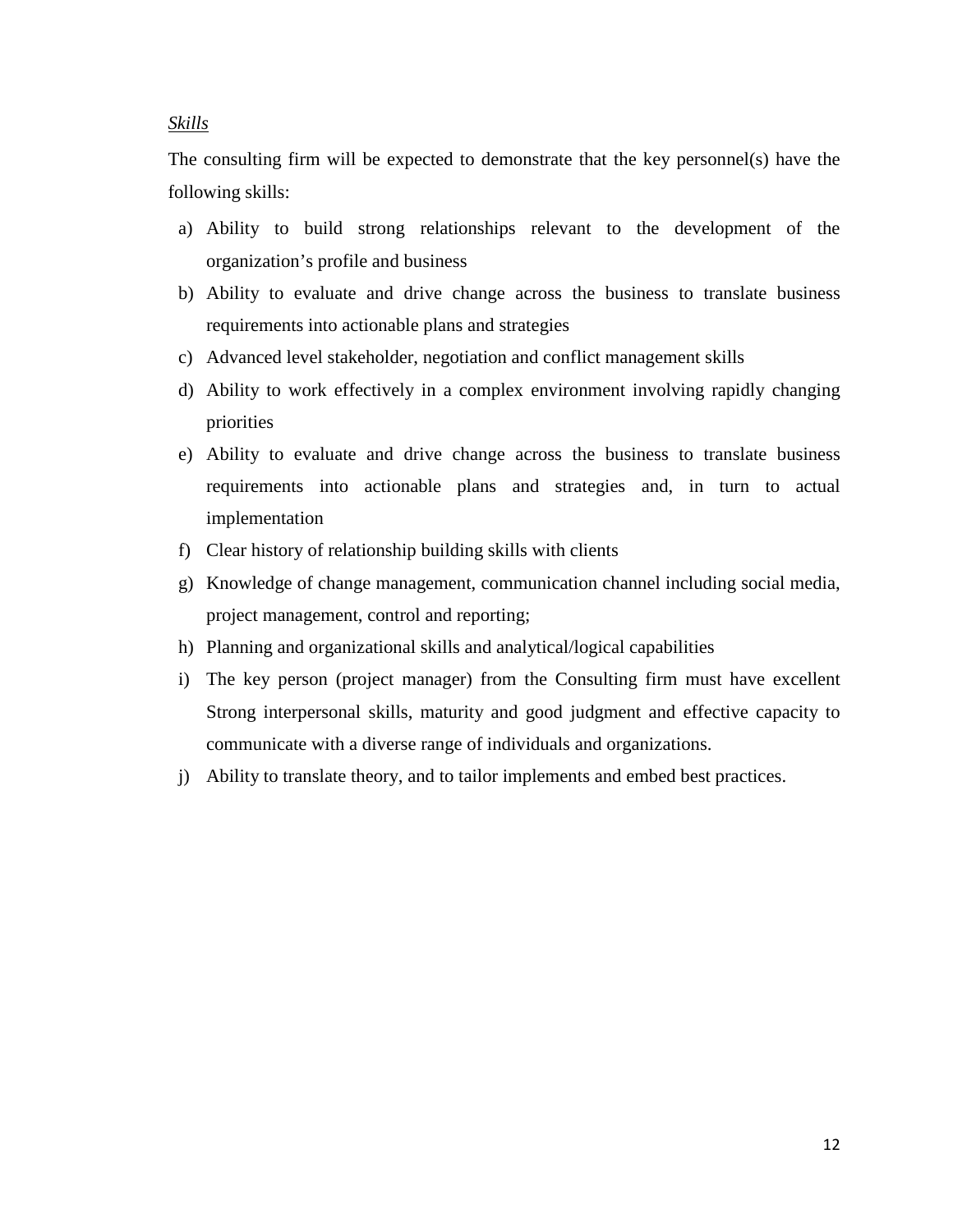#### **Oualifications**

A primary and secondary resource should be identified to ensure project continuity if required.

#### *The Adoption and Change Management Specialist/Consultant*

#### Core Responsibilities

- a) Oversee and lead any change management projects, including the researching, implementation and assessment from start to finish
- b) Manage the communications and views internally
- c) Create and conduct the coaching and training sessions, including e-learning for various audiences, including customer management and leadership.
- d) Have an understanding of the objectives and being able to project these in the classes
- e) Ensure project goals are met and executed by working with numerous internal resources
- f) Mentor and support junior team members and assigning tasks where relevant
- g) Build long term relationship with both clients and colleagues
- h) Acknowledge and address any client issues and resolve these with the intent of exceeding the client's expectation
- i) Help with and lead any colleague engagement programmes to do with internal change management
- j) Identify suitable communication strategies and building on these, reviewing the plans and delivering reports to the executives

#### Required Expertise

#### *Academic:*

- a) Bachelor's degree in Business Administration or Human Resource Management or its equivalent.
- b) Project Management certification would be an advantage.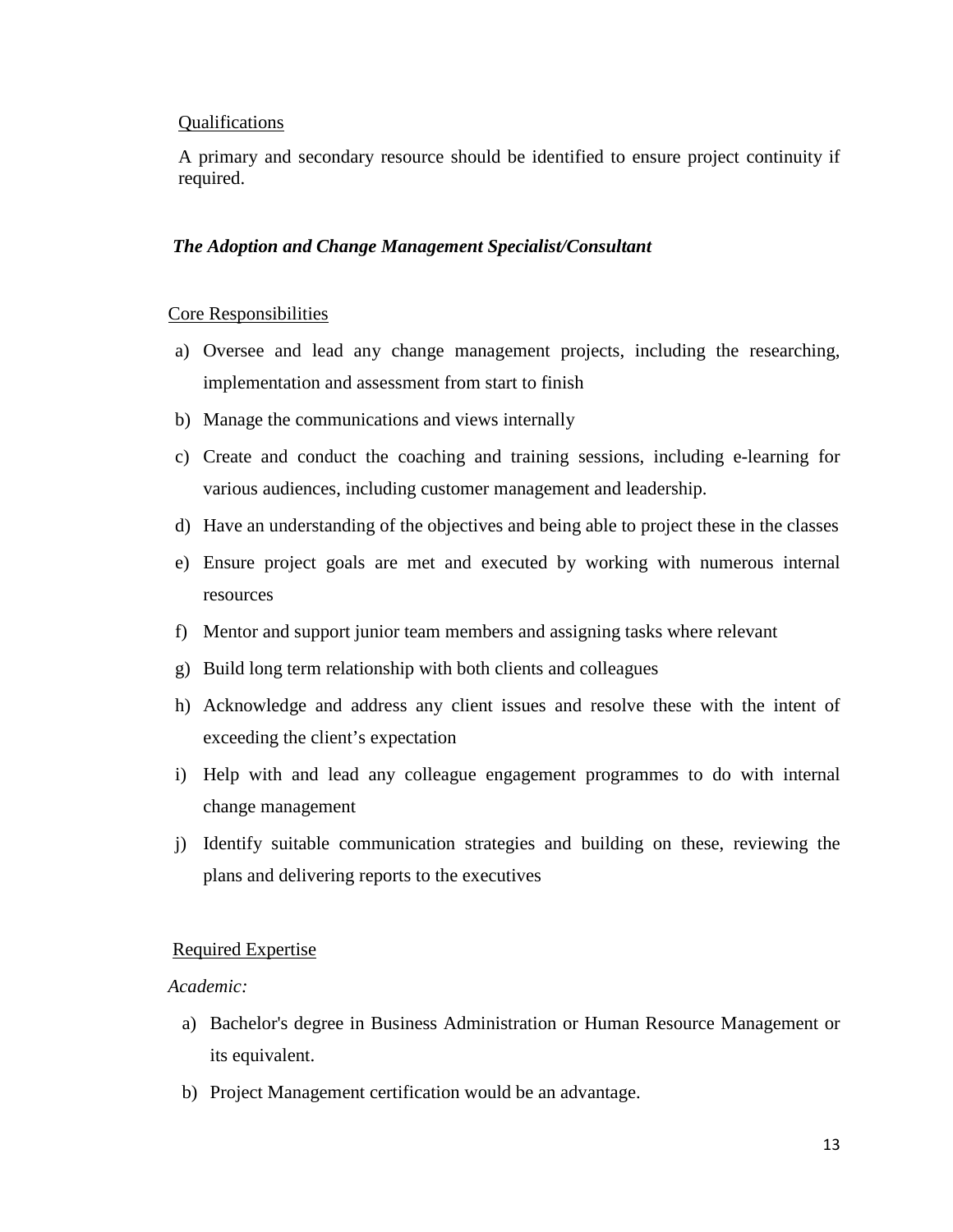#### *Experience, Knowledge and Skills:*

- a) At least 3 years of professional experience in change management or business management consulting, education or related field expertise.
- b) Experience in the ICT industry highly preferable.
- c) Ability to demonstrate track record of effective communication with technical and business leaders at all levels within large enterprises.
- d) Excellent communication skills, strong organizational skills and attention to detail are essential.
- e) Knowledge of change management principles and methodologies

#### *The Communications Specialist/Consultant*

#### Core Responsibilities

- a) Ability to manage long-term communications projects, as well as quick turnaround assignments
- b) Ability to analyze business strategies and develop communications plans and programs to meet project needs.
- c) High-level verbal and written communications skills necessary to consult on communication planning with all management levels and to direct development of marketing materials with project team
- d) Must have the ability to prepare and deliver verbal presentations
- e) Demonstrated ability in financial services/retirement services marketing
- f) Operate well in a team environment and independently with minimal supervision required
- g) Ability to articulate complex situations simply and in an engaging style
- h) Outstanding project management skills and ability to deliver projects on schedule
- i) Advanced interpersonal skills, including conflict resolution, relationship building and negotiation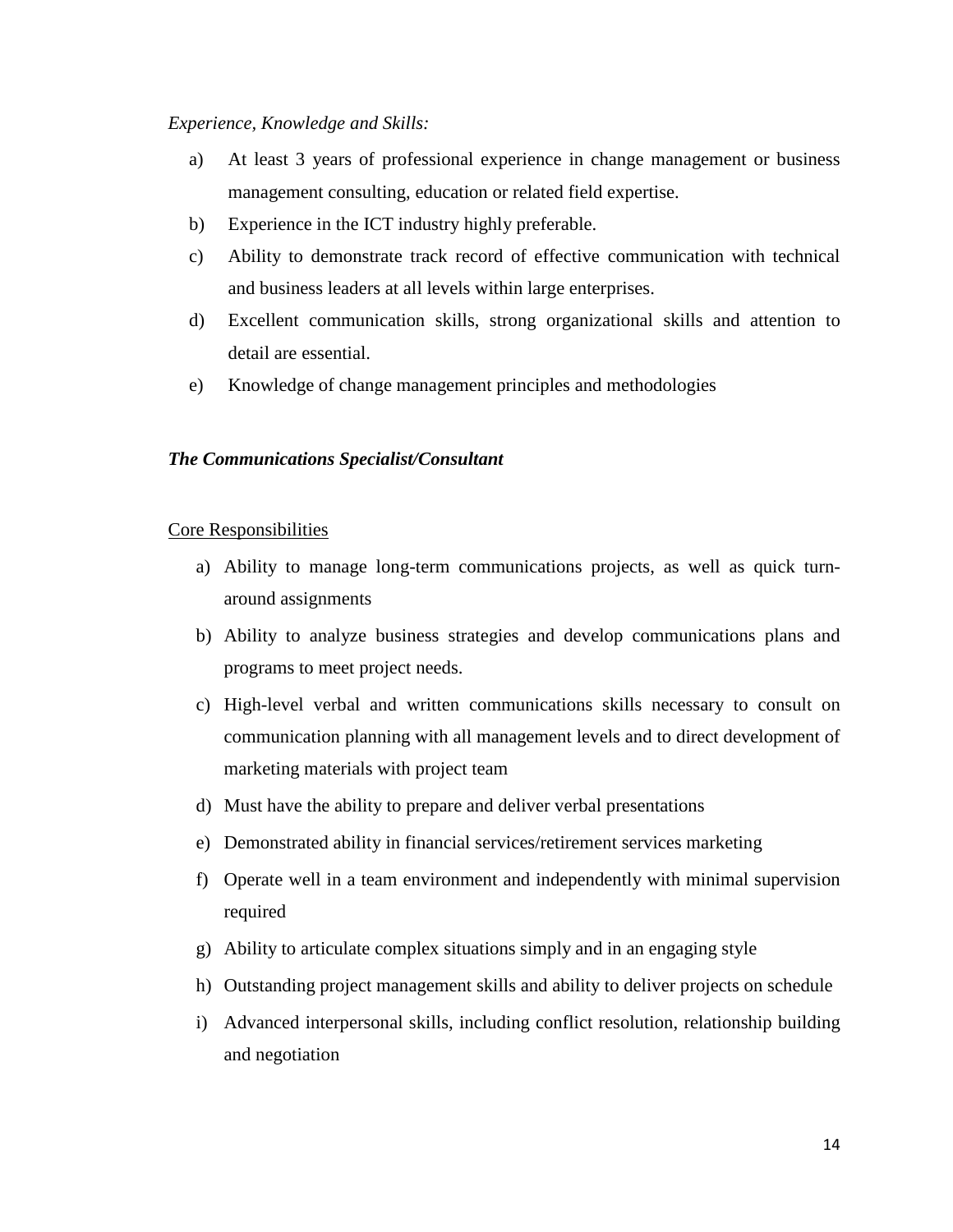#### Required Expertise

#### *Academic:*

- a) Bachelor's degree in communications, public relations, marketing or journalism
- b) Project Management certification would be an advantage but not a requirement

#### *Experience, Knowledge and Skills:*

- a) Proven experience as a communications specialist.
- b) Experience in managing web design and content production is a plus.
- c) Experience in copywriting and editing.
- d) Solid understanding of project management principles.
- e) Working knowledge of MS Office; photo and video-editing software is an asset.
- f) Excellent communication (oral and written) facilitation and presentation skills.
- *g)* Outstanding organizational and planning abilities.
- *h*) Highly motivated, with the ability to work independently, meet deadlines and prioritize multiple tasks.
- *i)* Demonstrated management, interpersonal and networking skills; and
- *j)* Demonstrated ability to work within a multi-disciplinary and multi-cultural group.